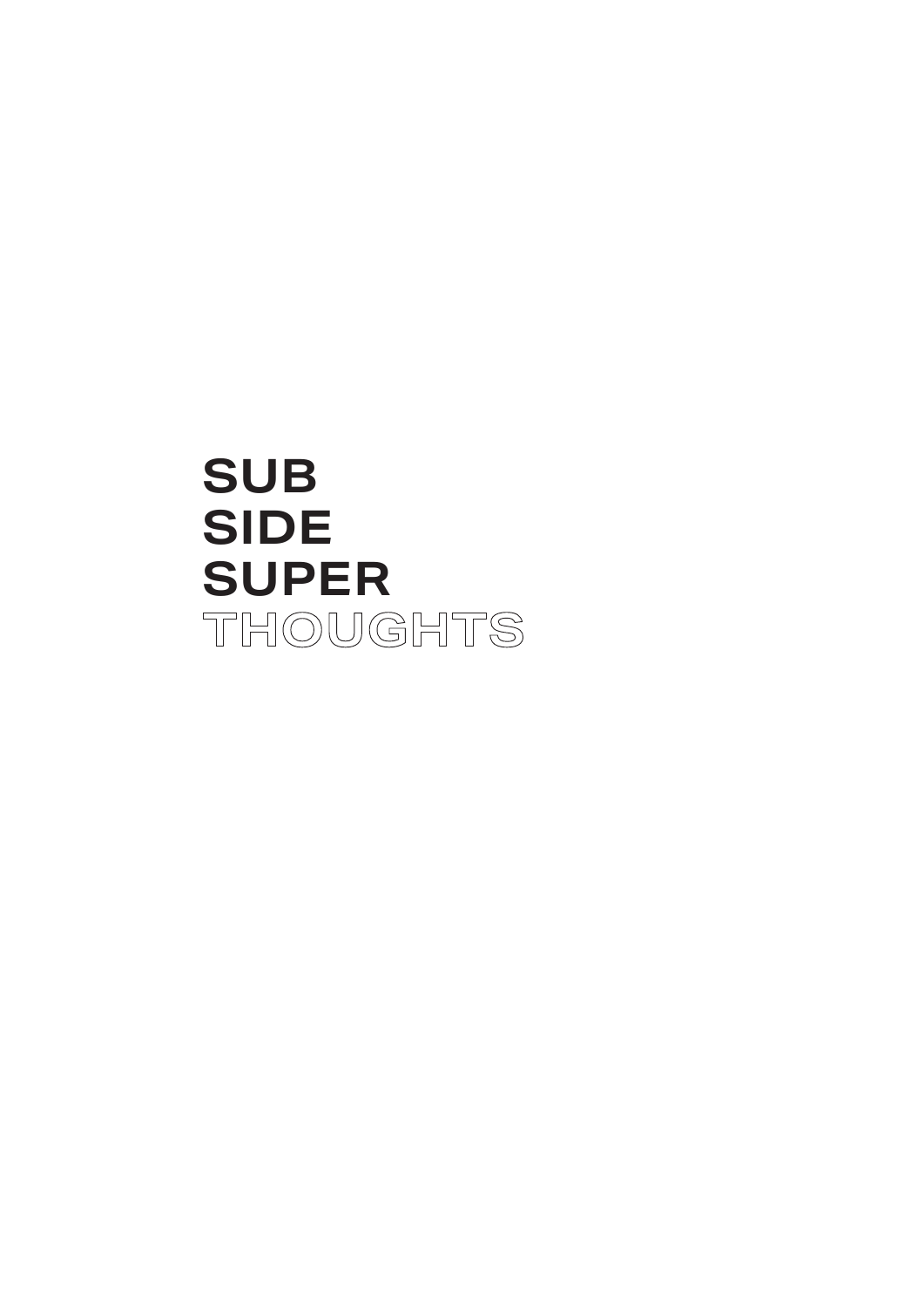## TABLE OF CONTENT

| FOREWORD: Hybridity is the contemporary paradigm of design.                                     | 4  |
|-------------------------------------------------------------------------------------------------|----|
| <b>CREATIVE AI</b>                                                                              | 6  |
| (28) The role of augmented intelligence in debugging mental models                              | 8  |
| (16) Companion robot: a good friend                                                             | 12 |
| (8) Artificial synaesthesia: Expanding horizons of human perceptions                            | 16 |
|                                                                                                 |    |
| <b>PRACTICING ETHICS</b>                                                                        | 20 |
| (12) Practicing Discretion and Ethical Intrusion for Smart Devices                              | 22 |
| (5) Behavioural design and ethic in user interfaces                                             | 26 |
| (10) Exploring the potential universal design in adaptive architecture                          | 30 |
|                                                                                                 |    |
| <b>PROBING CHANGE</b>                                                                           | 36 |
| (33) Gaia's Garden: An Eco-Feedback Technology for Reflection on<br><b>Waste Practices</b>      | 38 |
| (45) How to understand "death" as a design-able interaction?                                    | 42 |
| (13) Weigh.IT: A Study on Reflection of Residual Waste                                          | 46 |
| (11) Leading change while managing resistance                                                   | 50 |
| <b>FEDEFINING PERCEPTION</b>                                                                    | 56 |
|                                                                                                 |    |
| (17) Wearable installation design: Guide women to realize inner power via<br>physical computing | 58 |
| (24) Design of an intelligent wearable device for persons with autistic<br>spectrum disorder    | 62 |
| (6) The effectiveness of data physicalization                                                   | 66 |
| (37) Wearable synaesthesis. Speculative design for disabiliity                                  | 71 |

| <b>EDUCATING OURSELVES</b>                                                             | 76  |
|----------------------------------------------------------------------------------------|-----|
| (20) The Forestbox: Probin Smart-Phone use in a group setting                          | 78  |
| (21) Probing waste sorting with waste wizard                                           | 82  |
| (22) Using multimodal interaction as an auxiliary to enhance sex education             | 86  |
|                                                                                        |     |
| <b>EMPOWERING HUMAN BODIES</b>                                                         | 90  |
| (15) After stroke - one hand helps the other                                           | 92  |
| (44) Form emotional feedback for arm amputee to a superhuman?                          | 96  |
| (3) The Need of Abstraction in Interaction                                             | 102 |
|                                                                                        |     |
| <b>DEMOS</b>                                                                           |     |
| (7) Feet based interaction-exploring an alternative input                              | 108 |
| (18) Improving the effectiveness of meditation through assistive<br>physical computing | 112 |
|                                                                                        |     |
|                                                                                        |     |
|                                                                                        |     |
|                                                                                        |     |

| a group setting            | 78  |
|----------------------------|-----|
|                            | 82  |
| y to enhance sex education | 86  |
|                            |     |
| e to a superhuman?         | 90  |
|                            | 92  |
|                            | 96  |
|                            | 102 |
|                            |     |
|                            |     |
| tive input                 | 108 |
| through assistive          | 112 |
|                            |     |